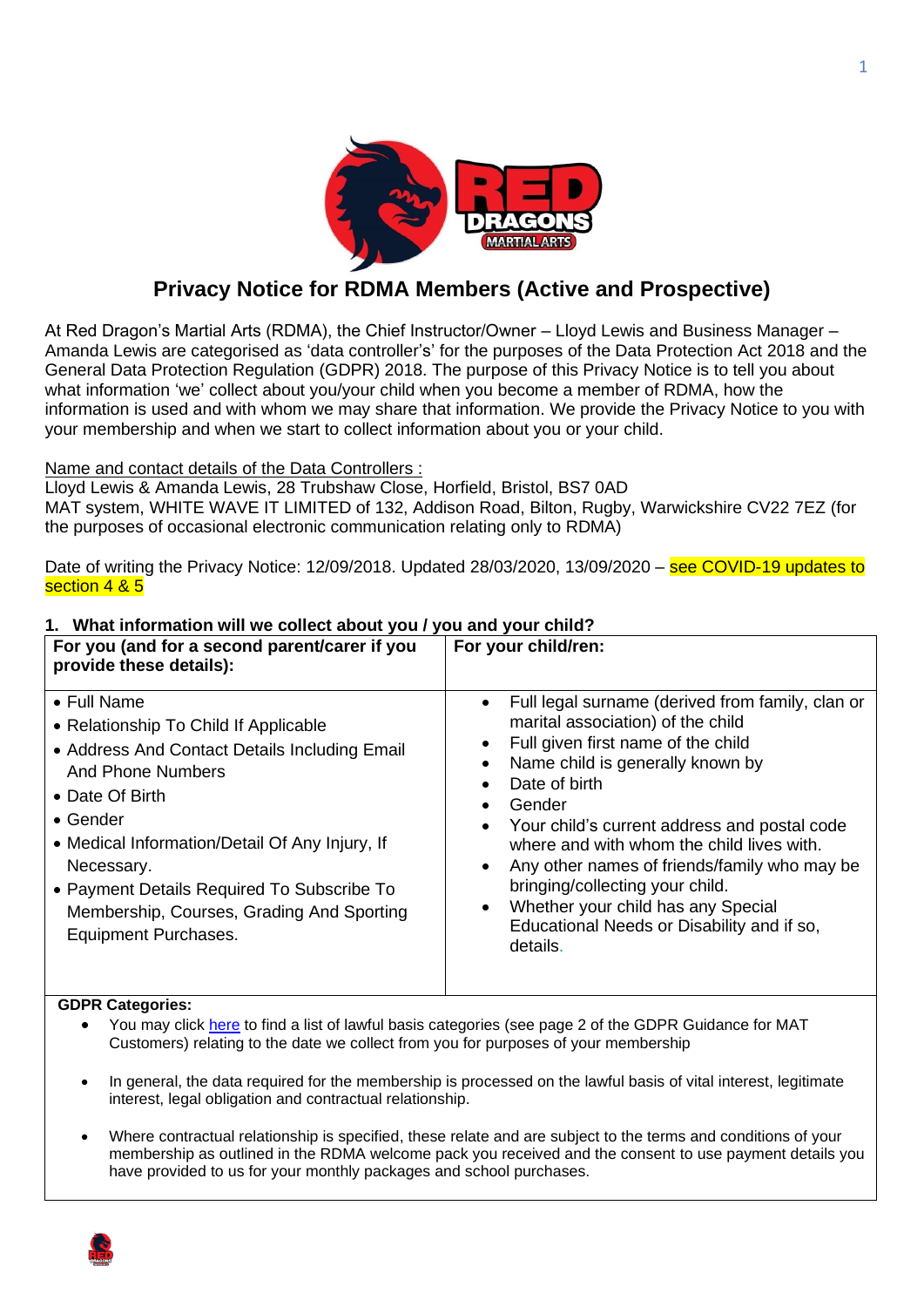# **2. What is our lawful basis is for processing your data and for what purpose?**

It is necessary for RDMA to hold contact details on members and those consenting their interest to join or trial the school in order to maintain students and recruit members to the school, the business cannot exist without these details. We therefore hold information on the basis of 'legitimate interest' GDPR 6(1)(f) in order to ensure we are meeting the needs of the enquiring public, prospective and active members, in addition and where applicable, this is also to maintain the safety and well-being of any children in our care/under our class instruction and to provide a good quality service based on our members individual needs.

There may be occasions when you choose to leave you child in their class with us for a short period of time i.e. toilet break. As a duty of care we are required to hold certain basic information about any child left under out instruction and the name, address and contact details of the parent for Safeguarding and Welfare purposes, therefore, the lawful basis for processing information is 'legal obligation' GDPR 6(1)(c) and for special categories of data (such as medical information, special needs and safeguarding) under GDPR 9(2)  $(a)(b)$ .

We will maintain some records such as the Attendance Register and the Accident and Incident Record as a Requirement of RDMA's registration and to support the public liability insurance on the basis of 'legal obligation' GDPR 6(1)(c).

Information on our business contract is held on the basis of 'contractual necessity' GDPR 6(1)(b). We will require bank details of the person's paying for the membership to collect monthly membership fees, once on the system we may also use the account to collect payments for any merchandise items, fees associated with grading and any courses you wish to enrol in, any charges will be communicated with you beforehand.

Photographs are an effective way to illustrate and augment learning for the interest of current and prospective members. Photographs will only be taken of your child/ren with your consent GDPR 6(1)(9a) and for the purpose of informing you of your child's progress in Martial Arts training, also to communicate the schools work in the community, subject and in line with your consent on the enrolment form you were provided with and completed on the trail session. If communication and joining took place electronically, we will endeavour to provide you with the paper copy for signing at the earliest time possible in person. Photographs and videos of adult members training will be taken for the same purposes unless you have informed us of your objection to feature. Forms are kept simplified to aid the understanding of children

We may ask to hold additional/emergency contact details on the basis of 'vital interests' GDPR 6(1)(d)

## **3. For how long will I hold your information: retention periods?**

- For the purposes of insurance claims we will retain; the Accident and Incident Log, the Medication Administration Records, the Attendance Register, signed Consent Forms, the Complaints Log and any record of allegations. If we are required to hold any sensitive information, this could be retained until your child has reached 21years and 3 months, although this is an unlikely situation as the required information to become a member is of a minimal and unobtrusive nature.
- If an unlikely safeguarding referral to First Response has been made and has led or is likely to lead to criminal prosecution, requiring our records as evidence, we would take advice on retaining the record or retaining a copy of the record of our safeguarding concerns (see Goddard Inquiry).
- HMRC financial records will be retained for six years.
- Any certificates/grading belts/badges your child has earned whilst as the school will be passed to you within 2 weeks of request when your child leaves the school.
- Should you/your child leave the school we will ask if you would like us to remain in contact, for example, to communicate promotions and details of courses, you will be given the option to opt out from this and any records or data we have on you would be destroyed or deleted.
- Photographs that have already appeared on the clubs social media prior to you or your child leaving would still remain from your prior consent and it would be your responsibility to identify and notify us of specific photos any that you would like deleted or edited of you/your child if desired.
- Direct Debit Mandate paper forms are shredded as soon as your mandate has been created electronically. We aim to complete this process the same day/as soon as possible following the trial lesson so as to reduce the risk of your banking information being compromised in any way.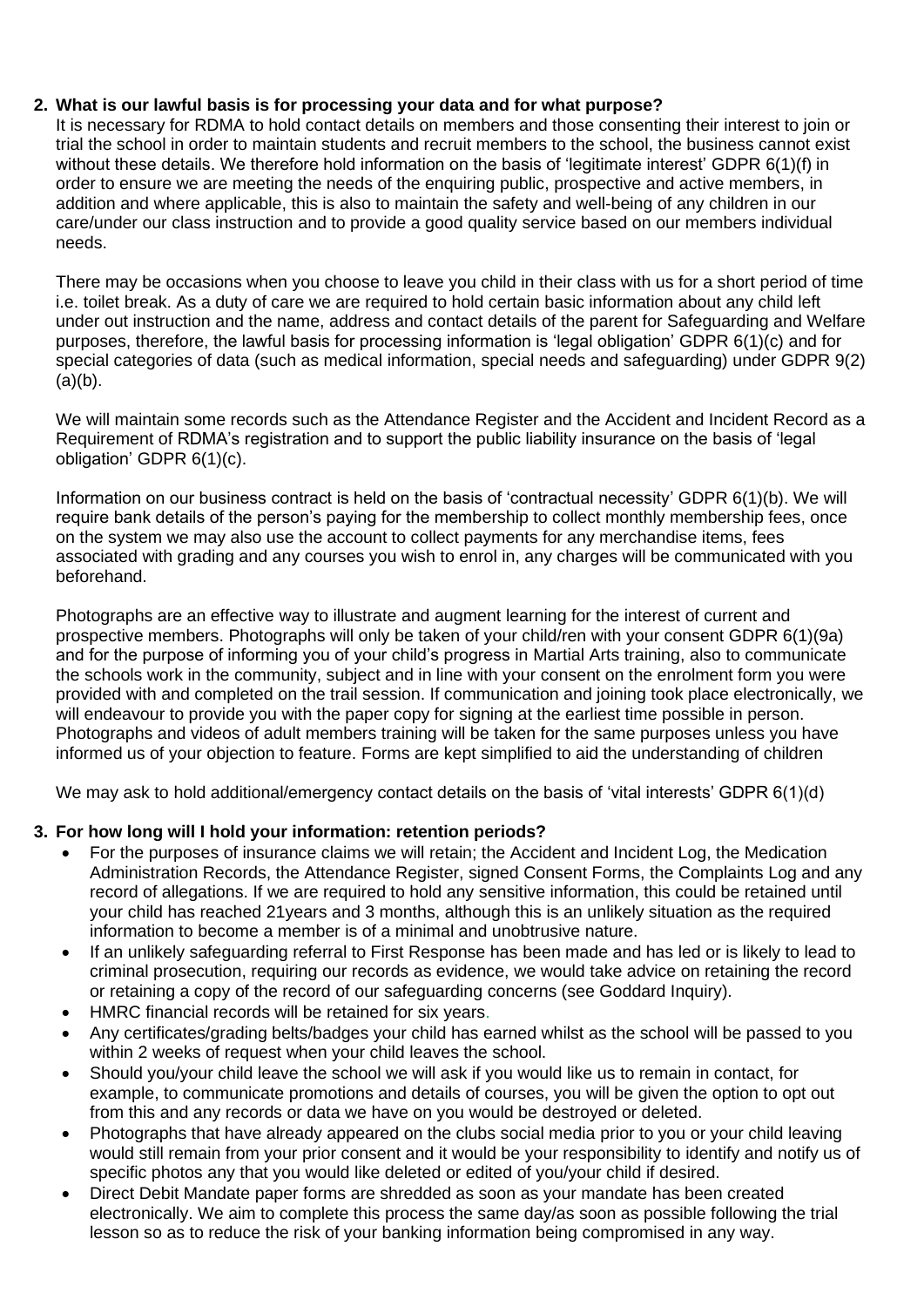Prospects:

• If you have contacted us to request more information on our classes and the school and provided us with your contact details, these will be updated and stored onto our admin system so that we can keep in touch with you. Should you wish to be removed from any further communication, wish to request that we alter the way we communicate with you or be deleted from our system altogether, you are within your rights to do so and will need to let us know.

# **4. How do we use/process information about you/your child, including photographs?**

The data processing system used to keep you and/or your child's electronic data is called MATS (Martial Art Technology System which is a customer resource management system, any technological help provided by the team at MATS is subject to and compliant with GDPR. Personal information stored by RDMA is highly password protected and only accessed on personal computers/iPad/smart phones which are also passcode protected and never used by anyone else. This practise increases the level of our security where you or your child is concerned, it is made impossible for anyone unauthorised in or outside of our household or MATs to access any information on you or your child. Physical paperwork i.e. membership form is stored in a locked cupboard in our home to which only we have a key.

Members are contacted via email/text/messenger/WhatsApp unless we are specifically asked not to. This is done using a separate email account used only for RDMA communications and our MAT CRM system.

As part of the RDMA School ethos of celebrating and sharing achievement, photographs taken during the sessions are shared on our Facebook pages and occasionally the website, leaflets, You Tube Channel. Consent is given or not given to this on joining the club, any opting out will be adhered to and consent can be amended at any time.

# **ADDENDUM RELATING TO COVID-19 PERIOD:**

During the period of social distancing, lockdown and whilst the threat of COVID-19/Coronavirus is present, Red Dragons Martial Arts operates as a virtual business, changing to session delivery over the internet using a Private Facebook Group. This delivery channel is considered the safest way to stream and fully monitor those joining the sessions and eliminate risks of non-members gaining access to the names, comments, photos & videos submitted by members. It has been chosen with safeguarding in mind and allows the member to exercise with their families in the safety of their own home without extra costs or data risks. Rules have been added to the group and those failing to comply are removed.

#### **5.**

## **5.1 Who I may disclose you or your child's information to and why: the recipients of the personal data.**

We will only share the information which you have provided about you/your child with the people you have named on the admission form i.e. parent/carers and the CRM mentioned in point 4 above.

*N.B. When we attend a Martial Arts Forum/Group at a Martial Arts Centre, from time to time we may discuss a member or child's learning/progress with fellow martial arts professionals who run or attend the group. This is in order to support the School and share good practice and is to give the best possible learning experience for you/your child. Likewise, to support our professional development, we may also discuss planning specifically for a member. These are discussions around martial arts and not about confidential family/personal circumstances, no names are communicated. They are discussions or conversations rather than sharing of written/electronic data*.

| <b>External Supplier</b> | Nature of processing      | <b>Data Affected</b>       | <b>Compliance information</b>   |
|--------------------------|---------------------------|----------------------------|---------------------------------|
| WHITE WAVE IT LTD.       | Data Processing/control   | Please see point 1 above.  | <b>MAT Terms and Conditions</b> |
| (MAT system)             |                           | All personal data relating |                                 |
|                          |                           | to/to enable your          | <b>MAT GDPR Agreement</b>       |
|                          |                           | membership.                |                                 |
| Go Cardless              | Collection of Payment for | Member name, address       | <b>Go Cardless GDPR</b>         |
|                          | goods and services        | and regular fee amount,    | statement                       |
|                          | supplied                  | description and goods      |                                 |
|                          |                           | supplied.                  |                                 |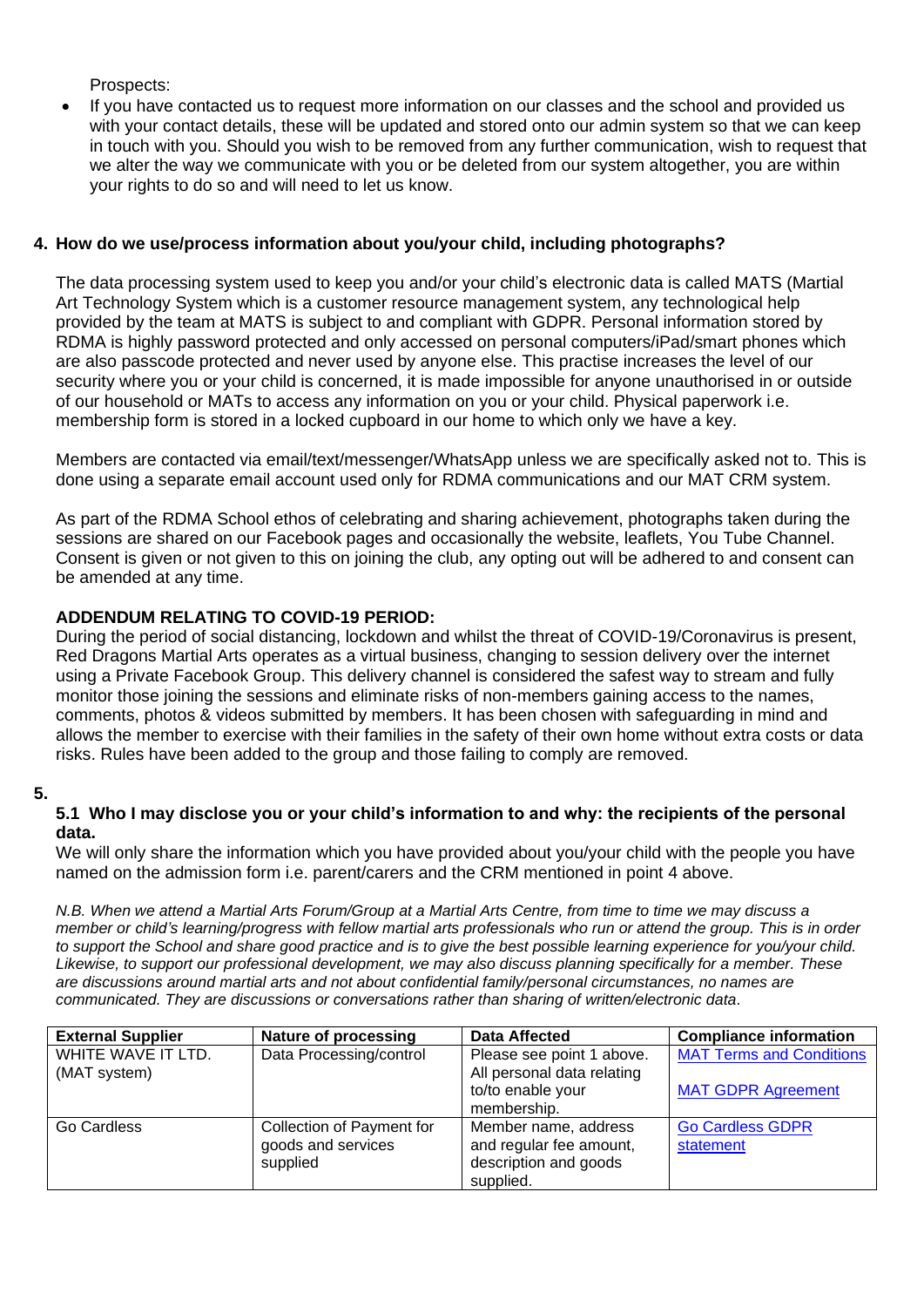#### **Q&A with White Wave Ltd. Regarding the data stored with them from RDMA:**

*Q. Do you only access Red Dragon's data when we ask you to?*

*A. Our staff will only access your data only when this is required to provide support. Automated processes that have been configured for you will also access your data as required in order to complete their functions.* 

*Q. What do you do with our data? Do you pass anything on to any third parties?*

*A. As above certain automations will access data to complete any relevant tasks. We transmit email and mobile phone numbers to our suppliers in order to transmit email and SMS . These suppliers are detailed in the GDPR guide mentioned above.*

*Q. Do you have any ownership over our data?*

*A. No, all member data remains your property. We will never sell this data or disclose it to a third party unless compelled to by a court of law.*

*Q. How long is data stored?*

*A. Until a member record is deleted by you.*

*Q. Can you access deleted members data?*

*A. Yes, for 30 days after deletion.*

*Q. How far does your personnel go? Who can access our members data? A. Only authorised support staff.*

*Q. It has been known that some third party data processors have legal protections embedded in their agreement so that if any data breaches occur, it could mean that the data controller (I) in your organisation carries overall accountability. I'd like to check that you are responsible for ensuring that my members information is kept secure and how you go about ensuring there are no breaches. A. See section 10 of the [T&C's.](https://reddragons.wavecrm.net/Order/ViewTerms) Also all data is secured using OWASP best practices and is hosted in an ISO27001 data centre.*

#### **5.2 YOUR DATA AND COVID-19**

During the Coronavirus Pandemic, we are obliged to keep a record of attendees to our classes for the purposes of the national effort to control the outbreak and transmission; in particular, we must play our part in the NHS Test and Trace process. In order to do this, Red Dragons Martial Arts keep all our embers details safe as usual, we do not share them with our hired premises but instead we sign in and it is understood that we will communicate to our members should there be cause.

RDMA follows these five simple steps from the ICO to help ensure that data protection is in place correctly for this purpose.



Ask for only what's needed

RDMA will only ask people for the specific information that has been set out in government guidance. This may include things like their name, contact details and time of arrival for example.

You will not ask people to prove their details with identity verification, as it is not standard practice for the business, eg such as ID checks for age verification in pubs.



Be transparent with customers

We will be clear, open and honest with people about what you are doing with their personal information. Tell them why we need it and what we'll do with it. We have done this on our data protection policy which can be found on our website and have alerted members to this change over the usual channels of communication, eg. In class and via closed online group.

As we already collect customer data for bookings, we have made it clear that personal data may also be used for contact tracing purposes.